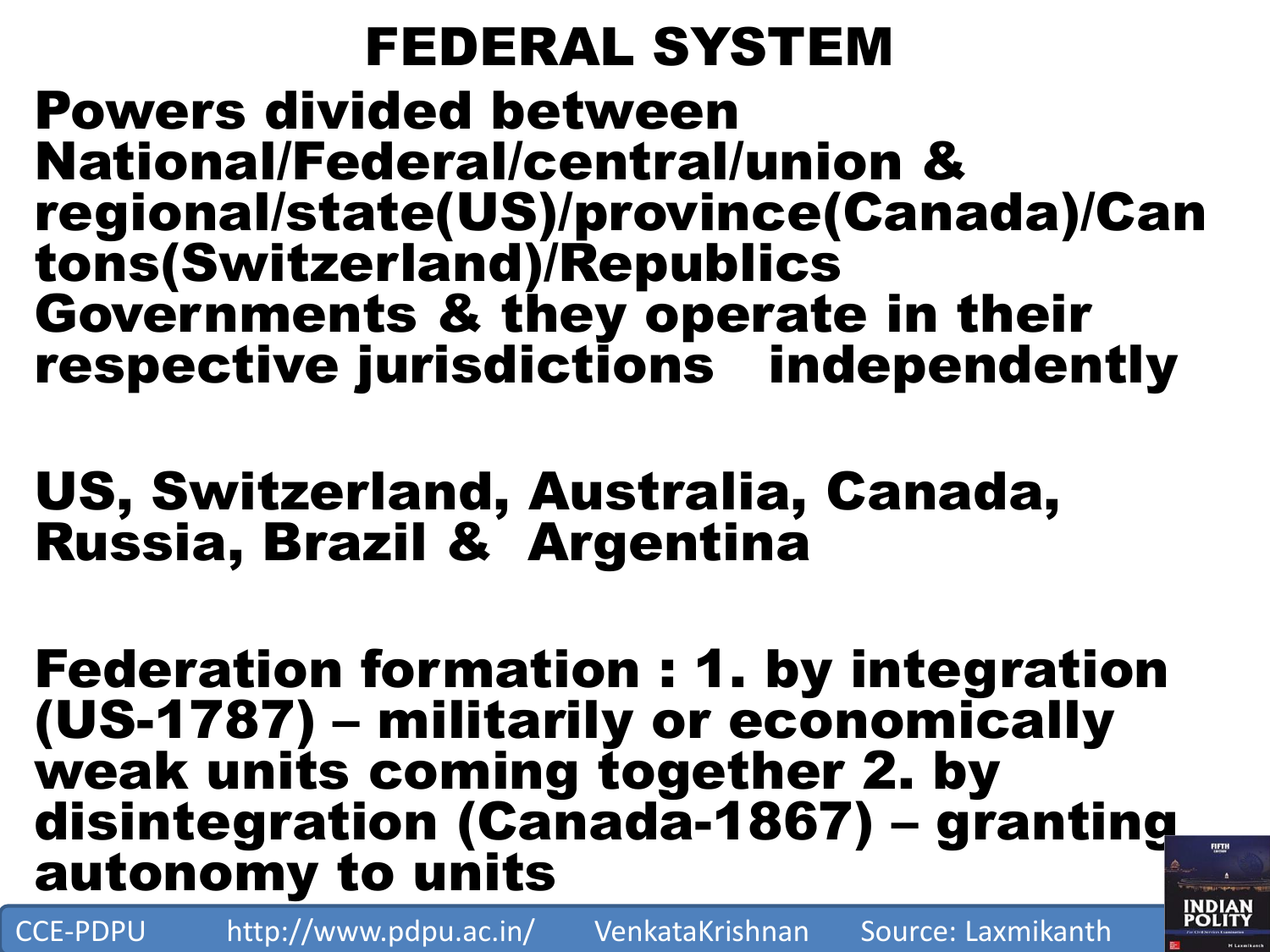# For India federalism why?

## Large size of the country & sociocultural diversity

Term federation NO where used in constitution

# Indian federalism

- not result of agreement & states not able to secede
- Canadian model -

# $\checkmark$  In its formation

 $\checkmark$  In its preference to the term Union  $\checkmark$  In its centralizing tendency

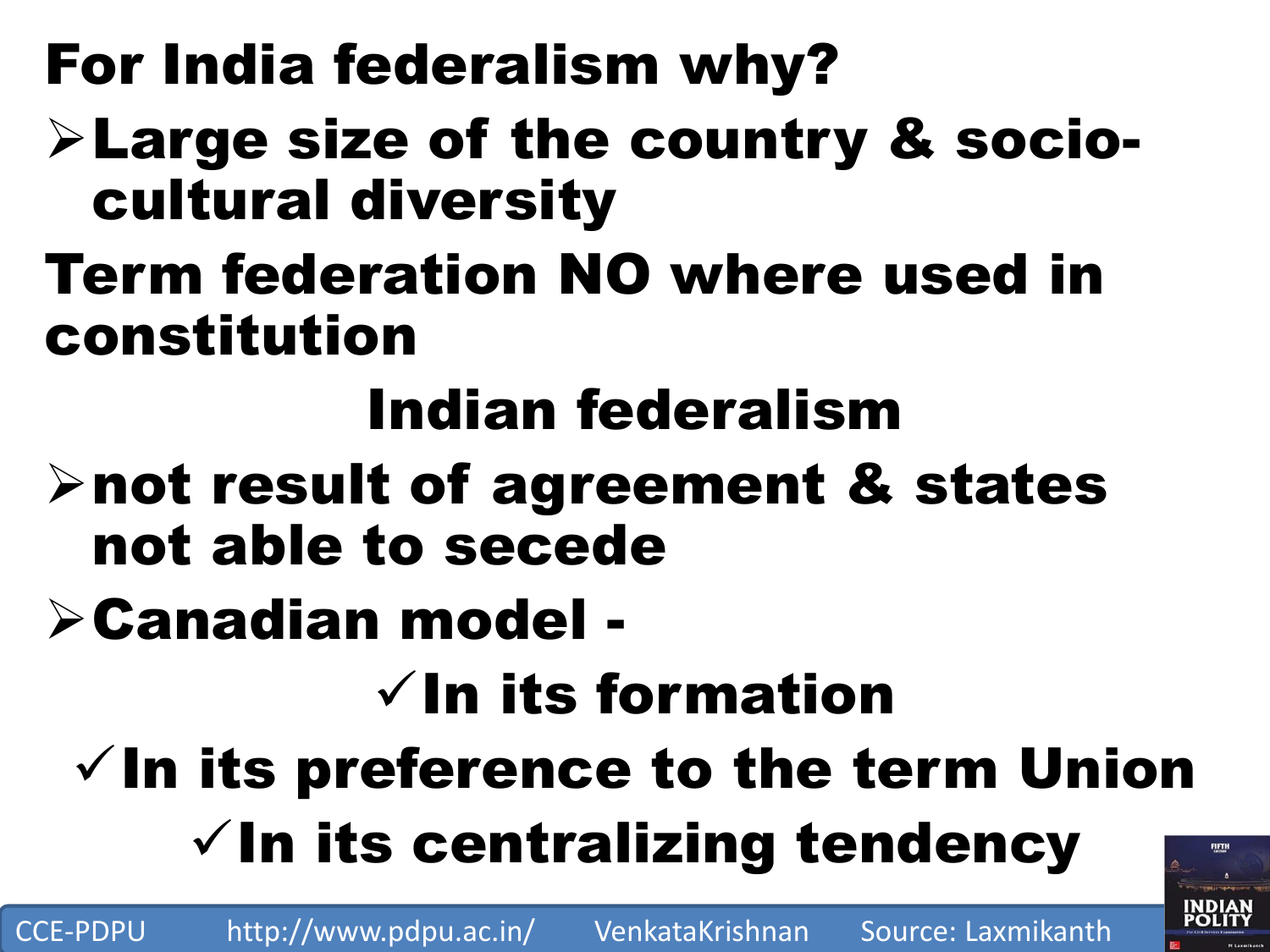#### FEDERAL FEATURES OF THE INDIAN CONSTITUTION

- 1. Dual Polity Centre & states both sovereign
- 2. Written constitution prescribes the limits
- 3. Division of powers Lists Union  $[97 \rightarrow 100$ subjects], state  $[66 \rightarrow 61]$  & concurrent  $[47 \rightarrow 52]$ , if conflict Central law prevail, residuary power to Centre
- 4. Supremacy of the constitution Centre & states laws & actions
- 5. Rigid constitution Amendment of federal provisions by joint action of states & Centre
- 6. Independent Judiciary to protect supremacy of the constitution & to settle disputes between Union & states or between states
- 7. Bicameralism- Rajya Sabha

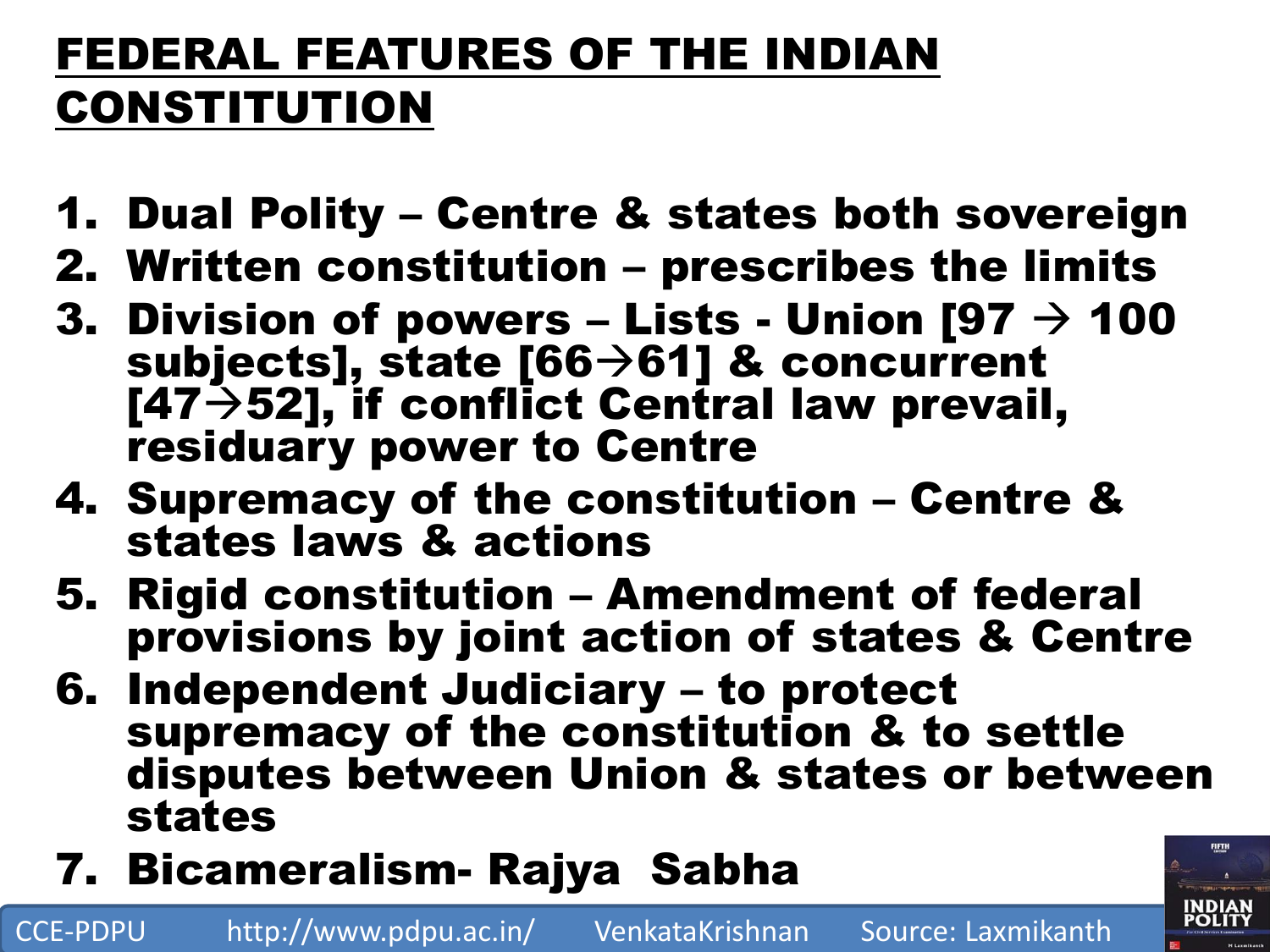#### UNITARY FEATURES/NON – FEDERAL OF INDIAN CONSTITUTION

- 1. Strong Centre division of powers in favour Centre
	- More subjects
	- Important subjects
	- Over-riding authority in concurrent list
		- Residuary power with Centre
- 2. Indestructible Union & destructible states
- 3. Single Constitution except J & K
- 4. Flexibilty of the constitution Parliament amend bulk of the constitution unilaterally
- 5. No Equality of state representation in Rajya Sabha  $\rightarrow$  1 to 31
- 6. Emergency Provisions not found in any federation

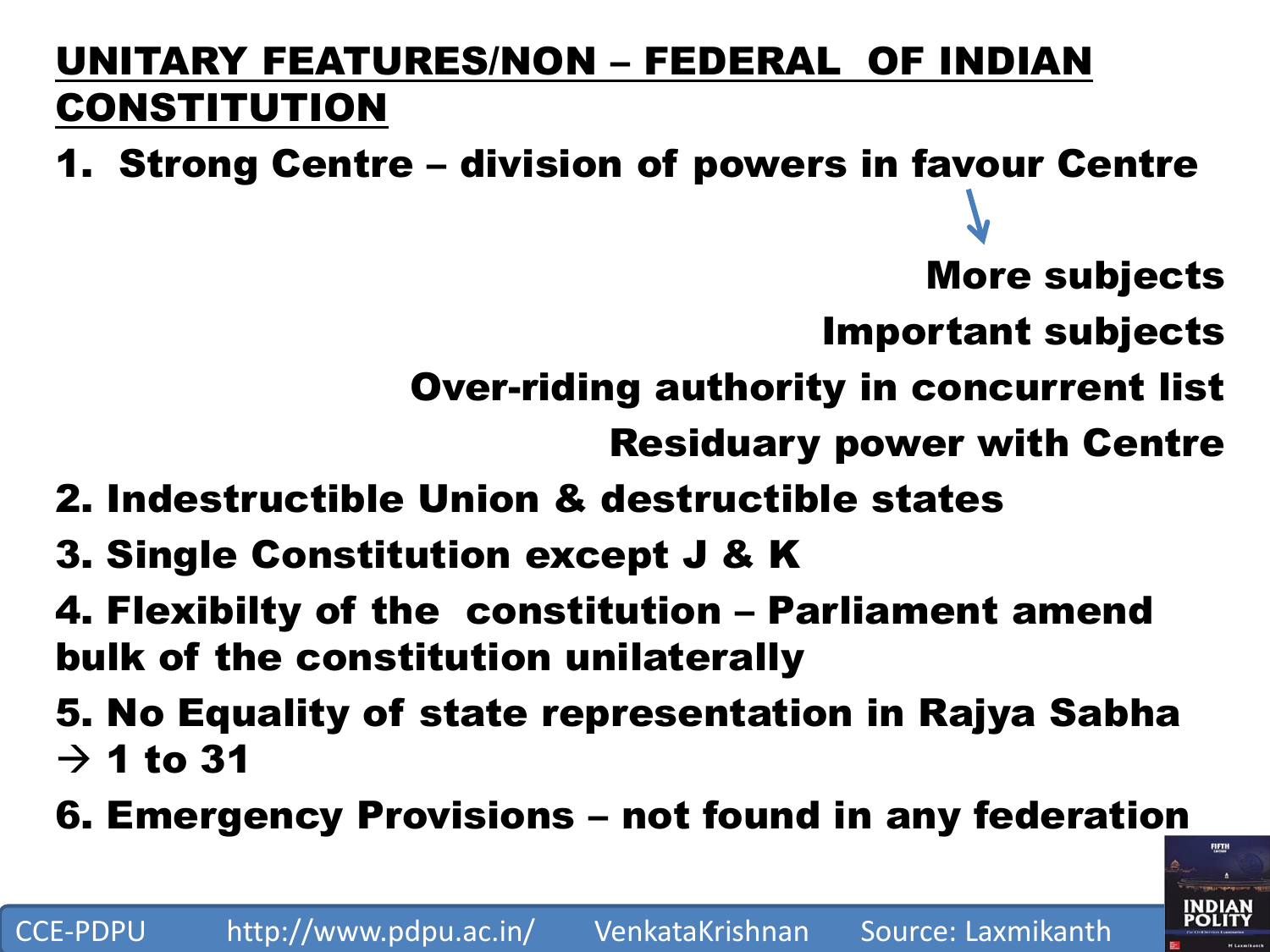- 7. Single Citizenship [but US, Switzerland & Australia dual]
- 8. Integrated Judiciary but US double system of courts
- 9. All-India Services Recruitment, Training & ultimate Control by Centre
- 10. Integrated Audit Machinery CAG audits states & Centre, appointment removal by president without state consultation [American Comptroller General NO role with respect to states]
- 11. Parliament's authority over state list if Rajya sabha passes resolution – without amendment or NO emergency
- 12. Governor (Canadian Model)- appointment by president, having term on pleasure of president [US elected governor]
- 13. Integrated Election Machinery President constituted body with states having NO role [US – separate machinery for federal & states]
- 14. Veto over state bills Governor reserve certain bills for President & absolute veto over that [But US & Australia no such provision]

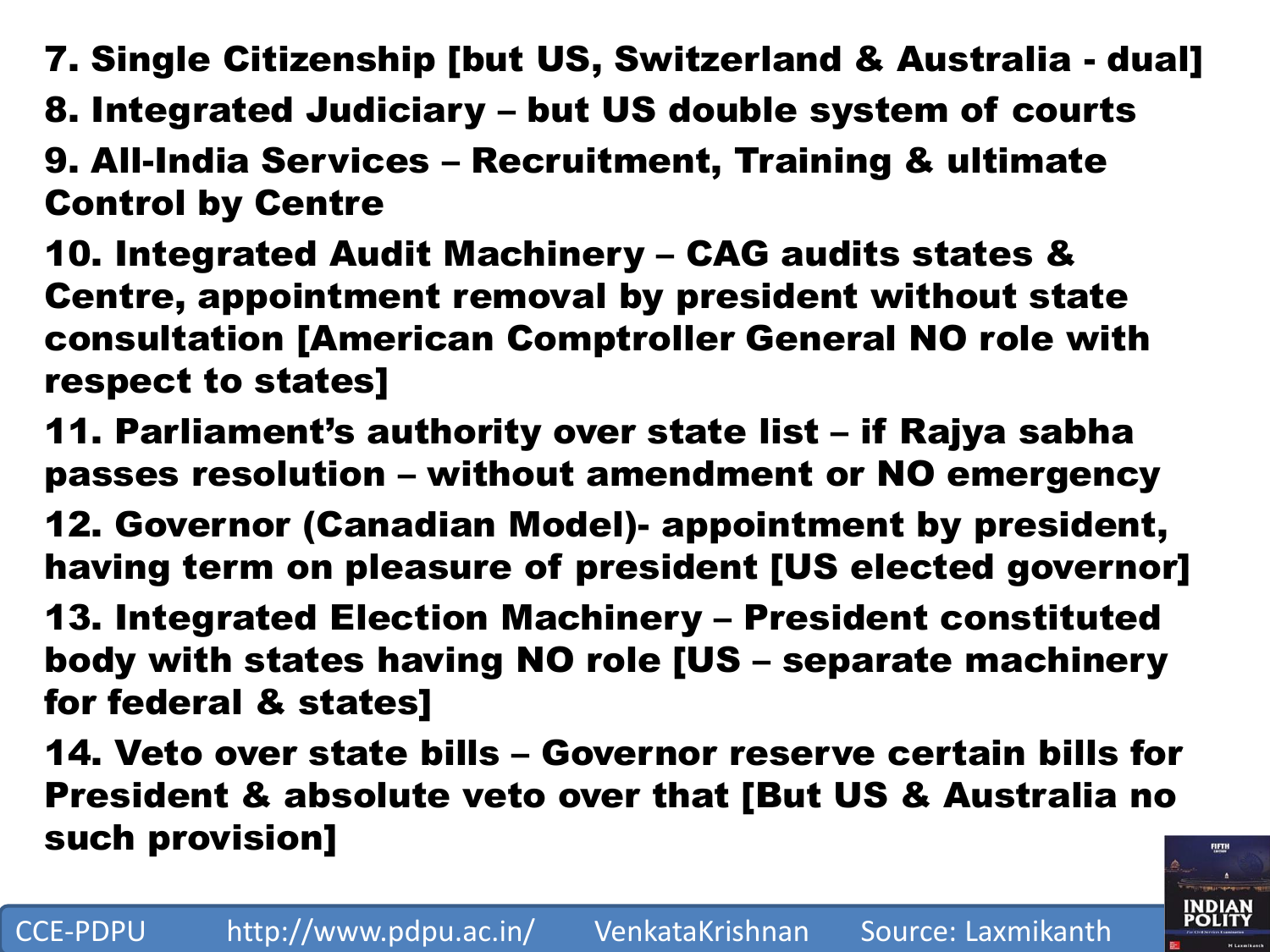CRITICAL EVALUATION OF THE FEDERAL SYSTEM Quasi-federal – K C Wheare Financial dependence of states on Centre Extremely Federal - Paul Appleby Bargaining Federalism – Morris Jones Federation with a strong centralizing tendency – Ivor Jennings India is a case *sui generis* - Alexandrowicz Cooperative Federalism – Granville Austin Federal according to the requirements of time & circumstances – Dr B R Ambedkar In 1994 - Bommai Case – federalism is basic feature